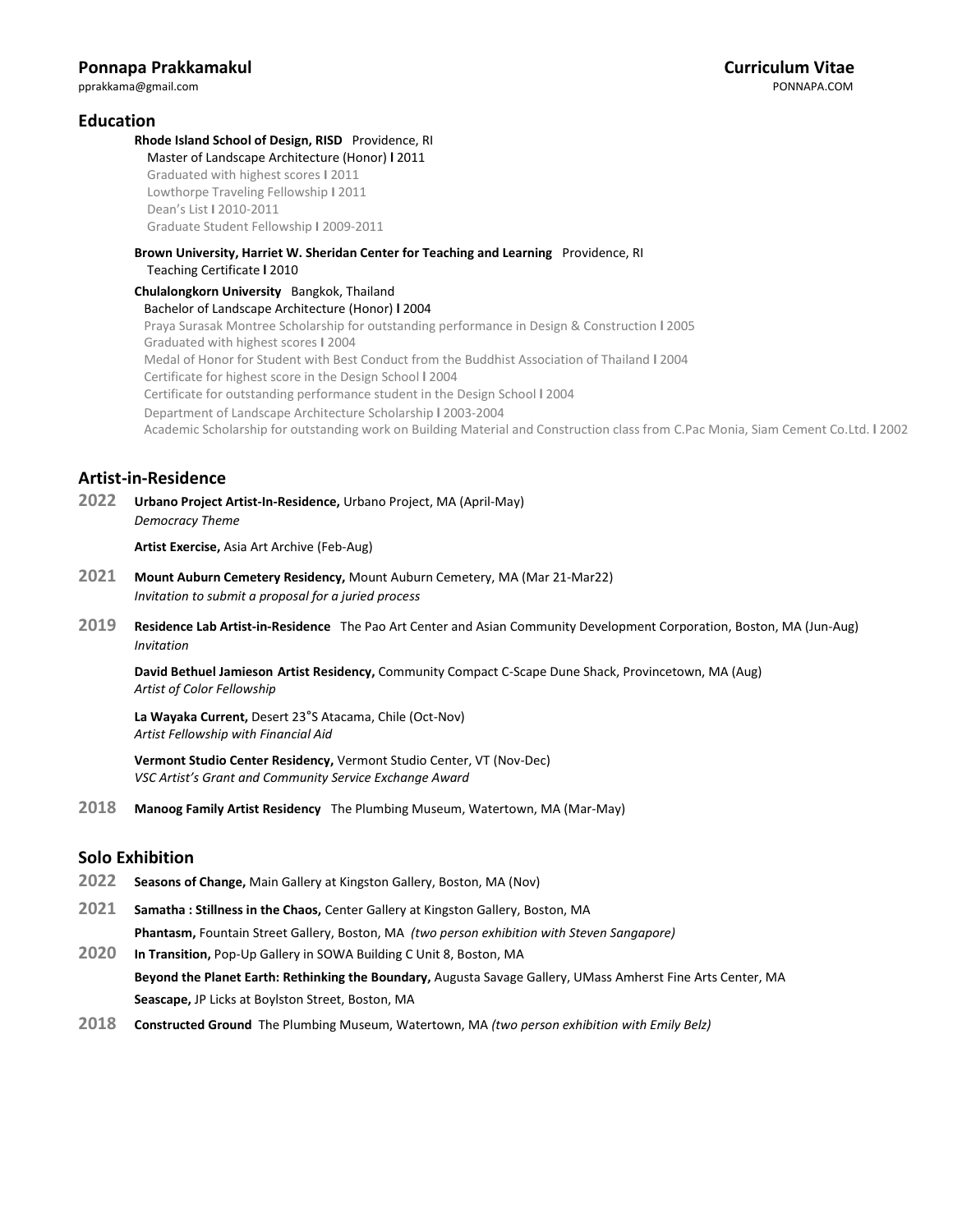pprakkama@gmail.com

## **Selected Group Exhibition**

**2022 Lantern Stories 2022 by Yu-Wen Wu Studio,** Boston and San Francisco (July) **Rep Your Cities Live Art and Graffiti,** BAMS Fest, Boston, MA **Coastline,** LEXART, Lexington, MA **Off The Wall,** Brookline Art Center, Brookline, MA **New Narratives: the Collective Imaginary,** Pao Art Center, Boston, MA *(Curated by Leslie Condon)* **Integrated Cycles: Artists Respond to Our Changing Earth,** Arlington Center for the Arts, Arlington, MA *(Curated by Emily Belz)* **A World of Color, Bursting Out with Spring**, Till Wave Gallery, Cambridge, MA **Borders/Boudaries**, Kingston Gallery, Boston, MA (Juror: Erica-Licea Kane and Krystle Brown) **Newport Biennial 2022,** Newport Museum of Arts, Newport, RI *(Juror: Dr.Kimberli Grant)* **2021 REAL,** Arlington Center for the Arts, Arlington, MA *(Juror: Phil Young)* **RE-EMERGENCE,** The Wave Gallery, Watertown, MA **The Soul of Forgotten Objects,** Sedona Arts Center, Sedona, AZ **Winter Works,** Bromfield Gallery, Boston, MA **BLUE 2021,** Kathryn Schultz Gallery, Boston, MA *(Juror: Dr.Jessica May)* **Mary Schein Fall Salon,** Cambridge Art Association, Cambridge, MA **Chasing Light,** Gallery 263, Cambridge, MA *(Juror: Leah Triplett Harrington)* **Summer 2021 Small Works,** Cambridge Art Association, Cambridge, MA **Core Member Small Works,** Fountain Street Gallery, Boston, MA **Space Between,** Kingston Gallery, Boston, MA **Off The Wall,** Brookline Art Center, Brookline, MA *(Awarded First Place)* **Creative People Leading Climate Action,** UMass Amherst Arts Extension Service & Augusta Salvage Gallery *(Awarded Innovative Solution)* **Home,** Arc Gallery, San Francisco, CA (*Juror: Susan Aulik)* **Upended,** The Mayor's Gallery at Boston City Hall, Boston, MA **Upended,** Piano Craft Gallery, Boston, MA **Change is in the Air,** The Umbrella Arts Gallery, Concord, MA **2020**, The Mary Cosgrove Dolphin Gallery at Worcester State University, MA (*Juror: Stacey Parker)* **Landscape,** Las Laguna Art Gallery, Laguna Beach, CA **Black 'N White,** Wickford Art Association, Providence, RI *(Awarded Third Place by Juror: Mary Dondero)* **Small Works – Big Talent,** Las Laguna Art Gallery, Laguna Beach, CA **2020 Celebration,** Gallery 40, Poughkeepsie, NY **Art Dash,** Beacon Gallery, Boston, MA (*Juror: Jessica Burko and Christine O'Donnell)* **Winter Works,** Bromfield Gallery, Boston, MA **Chemical Exchange,** Beacon Street Gallery, Boston, MA (*Juror: Tanya Crane and Kendall Reiss)* **Speak Up,** Piano Craft Gallery, Boston, MA (*Juror: Christine O'Donnell and Timothea Pham)* **ROX/SE,** Piano Craft Gallery, Boston, MA (*Juror: Althes Krisuikenas Bennett, Jamaal "Barry" Bonnette, Rion Folan, Erik Grau)* **Sharp Focus,** Fountain Street Gallery, Boston, MA **Boston Society of Architecture Foundation 'Architecture Auction",** BSA Space, Boston, MA **Repeat As Needed,** Kingston Gallery, Boston, MA **New Narratives: Reclaiming Asian Identity through Story,** Unbound Visual Art **Activation,** The Brookline Art Center, Brookline, MA (*Juror: Arlette Kayafas)* **Totem,** Beacon Gallery, Boston, MA (*Juror: Lydia Gordon, YoAhn Han, and Christine O'Donnell)* **2019 Art Dash,**Beacon Gallery, Boston, MA (*Juror: Jessica Burko, Dina Deitsch, and Christine O'Donnell)* **Collective Ecology**, The Brookline Art Center, Brookline, MA **CROSSING THE LINE: In Search of Sanctuary,** Nave Gallery, Somerville, MA (*Juror : Gabriel Sosa)* **26th Drawing Show, Field Notes: Lovers, Teachers, and the Consciousness in Between** Nave Gallery, Somerville, MA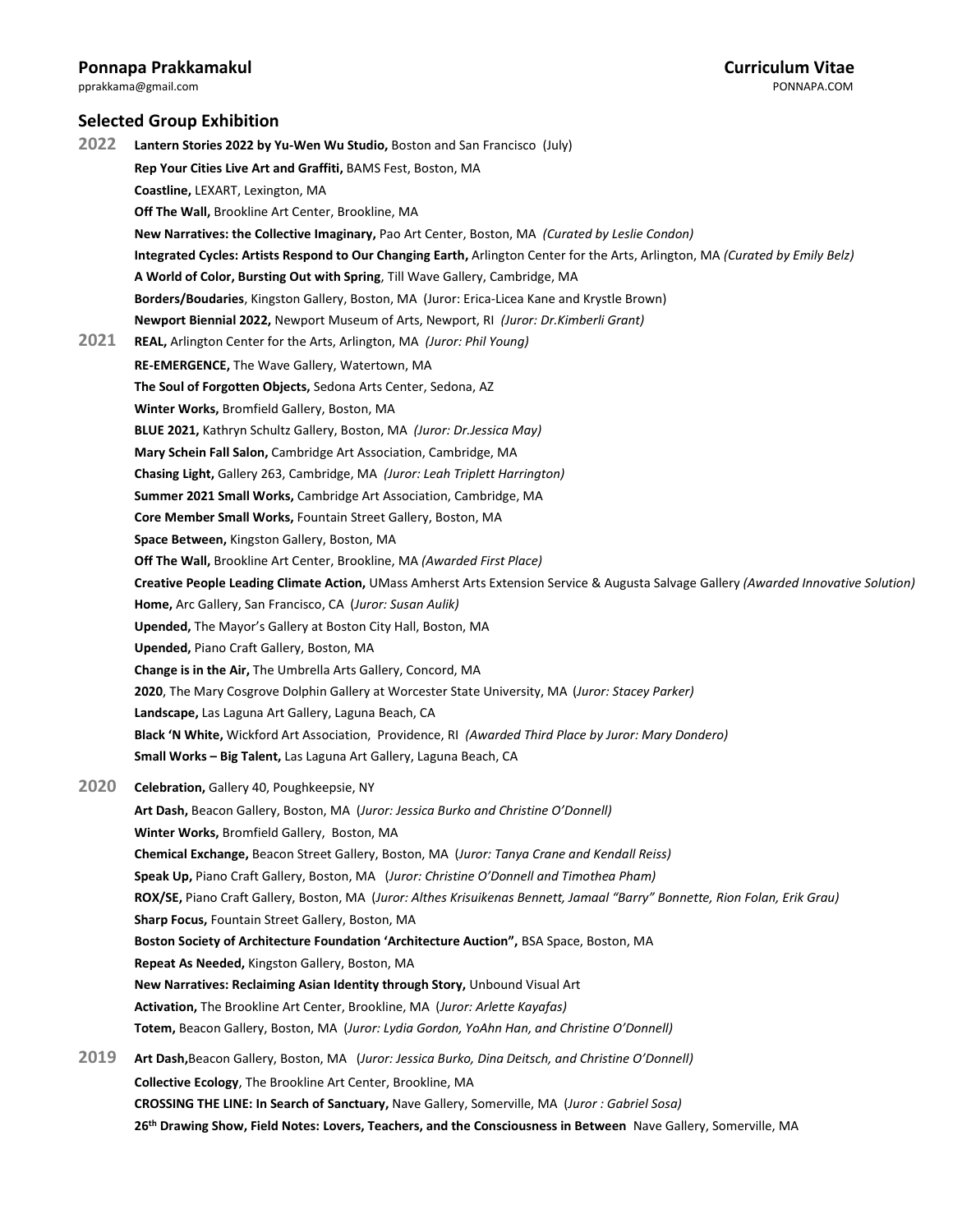**Sasaki Foundation Art Auction** Sasaki, Watertown, MA **Pop-Up Gallery** Firehouse Center for the Arts, Newburyport, MA **Chaos and Orders** Post Office Gallery, Truro, MA **Impact Color Black & White** The Art Center Highland Park, IL **The Tenth Annual Juried Exhibition NEW ENGLAND COLLECTIVE X** Galatea Fine Art, Boston, MA (*Juror: Katherine French)* **Outside the Lines,** Post Office Gallery, North Truro, MA **Paper Works 2019,** Upstream Gallery, Hudson, NY (*Juror: Antonio Alvarez, Nancy Egol Nikkal, and Rachel Weatherford Whitlow)* **Waterloo Arts Juried Exhibition** Waterloo Arts Gallery, Cleveland, OH (*Juror: Anthony Mastromatteo)* **Please Touch the Art** Mosesian Center for the Arts, Watertown, MA **Neoteric Abstract Art** Limner Gallery, Hudson, NY **Boston Society of Architecture Foundation 'Architecture Auction'** BSA Space, Boston, MA **Emerging Artists 2019** Limner Gallery, Hudson, NY **Annex Member Exhibition** Fountain Street Gallery Boston, Boston, MA *(three person exhibition)* **The Works** The Cultural Center of Cape Cod, Cape Cod, MA

**2018 Small Works** Limner Gallery, Hudson, NY **PLACE (HOLDER)** Gallery 263, Cambridge, MA **Unframed** The Brookline Art Center, Brookline, MA **Art@Freepoint X Maud Morgan Arts** Freepoint Hotel, Cambridge, MA

**2017 Projection II: Art on the Brewery Walls** Jamaica Plain Arts Council, Jamaica Plain, MA (*Juror's Choice Award)* **Earth Mother** Gallery Z, Lowell, MA **Art Off the Wall** The Brookline Art Center, Brookline, MA **Wildness and Wonder** The Concord Public Library Fowler Branch, Concord, MA **Up/Rooted** The Brookline Art Center, Brookline, MA **Mother Tongue** Bunker Hill Community Art Gallery, Boston, MA

**2016 Off the Wall 2016: A Juried Small Works Show** The Umbrella Arts Gallery, Concord, MA November 17-January 6, 2017

## **Public Art Installation and Space Activation Project**

**TBD,** inPUBLIC , Downtown Crossing, Boston, MA I 2022 (August) Temporary Hopscotch

- **TBD,** Urbano Project , Chinatown, Boston, MA I 2022 (July) Temporary Hopscotch
- **TBD,** ArtBeat , Somerville Art Council, Somerville, MA I 2022 (July) Temporary Hopscotch

**Artful Piano,** Newton Community Pride, Newton Centre, MA I 2022 Painted baby grand piano

**Reimagine Union Square,** with Design Studio for Social Intervention, Somerville, MA I 2022 Temporary Space Activation, dimension 60'x150'

**The Flag Project 2022**, Rockefeller Center, New York City I 2022 Eco-friendly digital printed flag, dimension 5'x8'

**Space Between Us,** inPUBLIC , Downtown Crossing, Boston, MA I 2021 Temporary Hopscotch, dimension 15'x430'

Perkins School for the Blind Mural Watertown, MA 12021

**Where We Belong** Chinatown, Boston, MA I 2021 Temporary mural : Collaborative project with *Tier 2* youth from Asian Community Development Corporation (ACDC), dimension 15'x150'

**All About Us** Monmouth Park, Brookline, MA I May-October 2021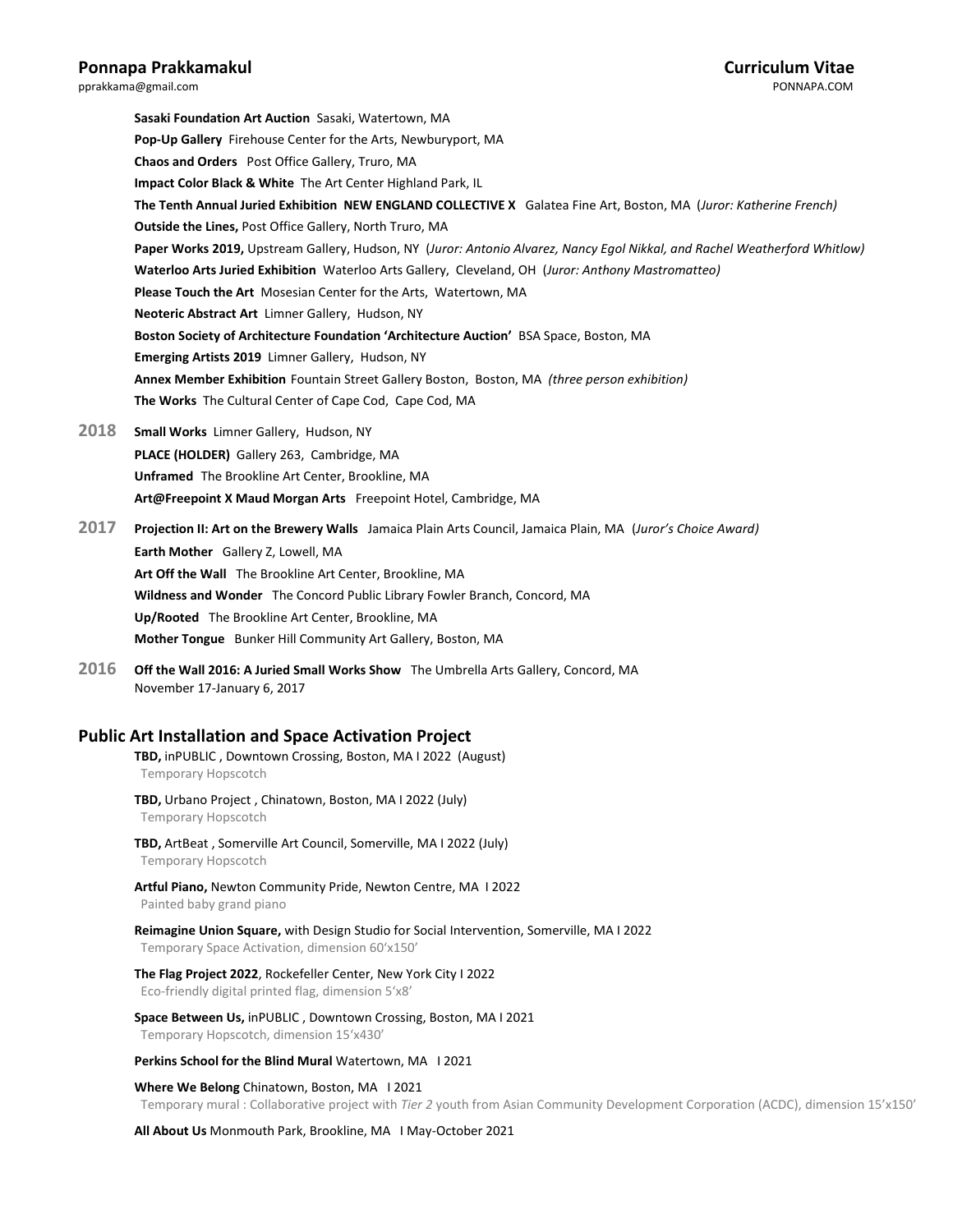## **Ponnapa Prakkamakul Curriculum Vitae** [pprakkama@gmail.com](mailto:pprakkamakul@gmail.com) PONNAPA.COM

Brookline Art Center Public Art Program : Collaborative Project with Sasaki Fablab, painted CNC plywood, dimension 1'x12'x1.5'

### **Game of Snail** The Rose Kennedy Greenway Conservancy, Boston, MA I Summer 2021, 2018

Temporary mural : Collaborative Project with the Rose Kennedy Greenway Conservancy, printed vinyl on pavement, dimension 25'x40'

#### **Sampan** Chinatown, Boston, MA I June-September 2019

Temporary installation : Residence Lab's Artist in Residence at the Pao Art Center and ACDC. A collaborative project with two Chinatown current residents, Henry Ko and Warren Wong, painted CNC plywood and acrylic on asphalt, dimension 10'x10'

#### **The River Bench** *(Semi-Finalist)* The Design Museum Portland, OR I 2018

Collaborative Project with Concrete Poetry and Sasaki Fabrication Studio, cast concrete, dimension 21"x72"x18"

#### **A New Perspective Hopscotch Board** The Rose Kennedy Greenway Conservancy, Boston, MA I Summer 2017

Temporary mural : Collaborative Project with the Rose Kennedy Greenway Conservancy, printed vinyl on pavement, dimension 4'x10'

#### **Sasaki's Rebranding Fence** Sasaki Associates Inc., Watertown, MA I 2016

Event : Collaborative Project with Sasaki Fabrication Studio, acrylic on CNC foam, dimension 10'x30'

## **Bibliography**

Anna Moir, Mount Auburn Cemetery, [Exploring Nature's Impermanence with Ponnapa Prakkam](https://mountauburn.org/interview-with-ponnapa-prakkamakul/?fbclid=IwAR1txuODhYOAfwY1vEb24Y2VyVEX9D8kVljoOIv-NVFFYdLqv8tw93nqqVY)akul, January 25, 2022 Michael Rose, GOLOCAL Prov Life Style, Inside Art with Michael Rose – [Highlights From The Newport Biennial,](https://www.golocalprov.com/lifestyle/inside-art-with-michael-rose-highlights-from-the-newport-biennial?fbclid=IwAR2mMk5lLVTxGc5ilRnoEOEKHcB--NeG7wA9skA5Hx_lSjEJ2nF5QJtB5vg) January 19, 2022 Perkinsvision[, Instagram,](https://www.instagram.com/p/CYi-x-sPRiS/) January 10, 2022 ["Where We Belong : A Documentary Film on Boston's Chinatown"](https://www.youtube.com/watch?v=AN2TVGopqWc), *Youtube*, uploaded by Cynthia Tu December 14, 2021 ["Local Artists Keep the Spirit of Boston's Chinatown Alive"](https://www.youtube.com/watch?v=Vom97AyWm_4), *Youtube*, uploaded by Maria Sato, November 29, 2021 Perkinsvision, [Instagram,](https://www.instagram.com/p/CWYQ0WpFYJx/) November 17, 2022 The Boston Art Podcast[, Ponnapa Prakkamakul,](https://open.spotify.com/episode/4D49EHIIu0bIZaROTPnooX?fbclid=IwAR0Byj80TP0OL5Puo-rQCvP8No2Vl2aJPx5mzJ3caOGAOtzJixS5HrUPS4g) August 2021 Kyung Mi Lee, Boston Globe[, In Chinatown, a New Mural Noodles with Notions of Home,](https://www.bostonglobe.com/2021/07/23/arts/chinatown-new-mural-noodles-with-notions-home/) July 23, 2021 Julia Taliesin, Boston.com[, Striking New Mural Unveiled in Chinatown Celebrates History, Community,](https://www.boston.com/news/local-news/2021/07/19/new-mural-chinatown-where-we-belong/) July 19, 2021 Frankie Symonds, Boston Hassle[, Where We Belong,](https://bostonhassle.com/where-we-belong/) July 18, 2021 Sasaki, [Local Artist and Sasaki Designer Prakkamakul Paints Mural in Boston's Chinatown](https://www.sasaki.com/voices/local-artist-and-sasaki-designer-prakkamakul-paints-mural-in-bostons-chinatown/), July 14, 2021 Michaela Donnelly, RISD Alumni, [Ponnapa Prakkamakul Creates Mural for Boston's Chinatown](https://alumni.risd.edu/news-events/ponnapa-prakkamakul-mural), Jul 2021 Jared Bowen, GBH's Open Studio, July, 2021 Matt Reed, WCVB[, New Mural Represent Culture, Tradition of Chinatown,](https://www.youtube.com/watch?v=rR1FXvpnjQo) June 28, 2021 Nancy Lane, Boston Herald, Noodle Mood Piece, print, June 25, 2021 Jessica Rinaldi, Boston Globe Metro Section, Color of Chinatown, print, June 22, 2021 Jenny Gilbert, Mount Auburn Cemetery, [Art and Inspiration at Mount Auburn,](Pamela%20Reynolds,%20WBUR,%20In%20Exhibition%20) April 2, 2021 Pamela Reynolds, WBUR, In Exhibition "Upended," [Artists Explore Life Turned Upside Down,](https://www.wbur.org/artery/2021/03/03/fountain-street-gallery-upended) March 3, 2021 Pamela Reynolds, WBUR, Escape The House [With These 15 Spring Art Exhibitions,](https://www.wbur.org/artery/2021/03/29/spring-art-exhibitions-massachusetts?fbclid=IwAR0aR76I_JchioZ6oBNEy1VmGvYP4eDQ_wzQcM6PUlwRHTGexqPMT00AE1s) March 29, 2021 Jess Costello, Boston Hassle, [Repeat As Needed : 5 Questions with 7 Kingston Gallery Artists](https://bostonhassle.com/repeat-as-needed-5-questions-with-7-kingston-gallery-artists-from-the-latest-exhibit/?fbclid=IwAR13GDO8clvRHHcLSoewmU7ppnJi9iynjplcQh7BNqE4nEtxK2J2NbhXMYA) from the Latest Exhibit, September 3, 2020 Isabel Smith[, Voices of Volunteerism : Ponnapa Prakkamakul,](https://www.rosekennedygreenway.org/voices-of-volunteerism-ponnapa-prakkamakul/) April 6, 2020 Christine Nguyen[, Residence Lab Artist Profile -](https://asiancdc.org/blog) Ponnapa Prakkamakul, September 24, 2019 Cody Beltis, The Provincetown Banner, [Provincetown Compact artist Ponnapa Prakkamakul communes with the dunes,](https://wellfleet.wickedlocal.com/entertainment/20190823/provincetown-compact-artist-ponnapa-prakkamakul-communes-with-dunes) August 22, 2019 Emma Flower, Sasaki[, Prakkamakul Collaborates with BCNC on Chinatown Installation,](https://www.sasaki.com/voices/prakkamakul-collaborates-with-bcnc-on-chinatown-installation/) August 5, 2019 Kate Ziskin Levesque, The Rose Kennedy Greenway Blog, Play Ambassador, [Ponnapa: a playful designer and volunteer,](https://www.rosekennedygreenway.org/play-ambassador-ponnapa-a-playful-designer-and-volunteer/) October 26, 2018 Boston Voyager Magazine, [Meet Ponnapa Prakkamakul,](http://bostonvoyager.com/interview/meet-ponnapa-prakkamakul/) August 20, 2018 Maud Morgan, [Freepoint Hotel Artist Demo on Vimeo,](https://vimeo.com/276299671) Cambridge Community Television, Cambridge, MA, June 21, 2018 Sasha Parfenova, The Plumbing Museum Blog[, Interview with Artist in Residence Ponnapa Prakkamakul,](http://www.theplumbingmuseum.org/meet-artist-in-residence-ponnapa-prakkamakul/) May 7, 2018

## **Collections**

The Plumbing Museum Pao Art Center King Chulalongkorn Memorial Hospital Perkins School for the Blind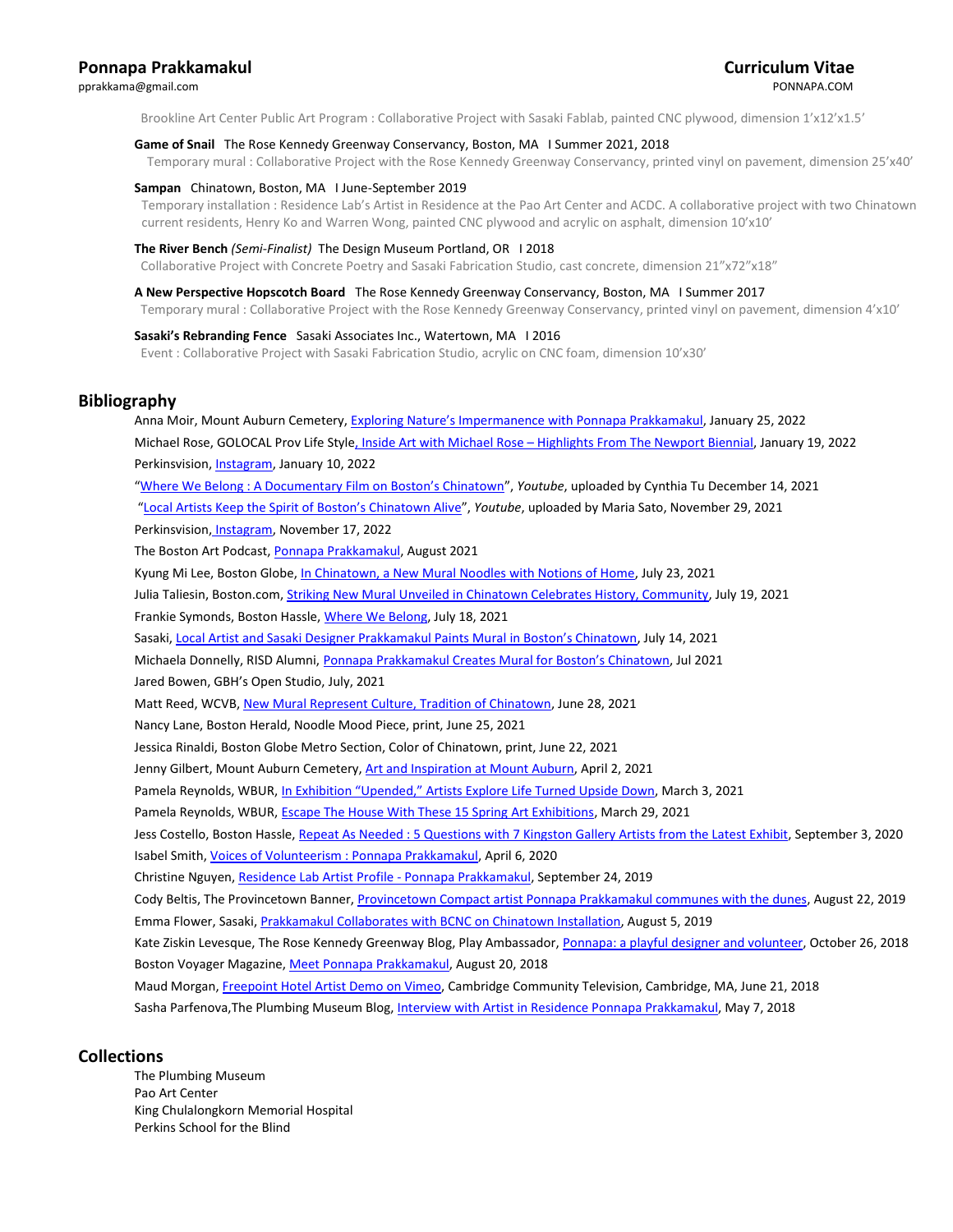## **Community and Special Education Experience**

### **Residence Lab by Pao Art Center and Asian Community Development Corporation** Boston, MA

#### Visiting Speaker **I** 2019-present

Conduct workshop for artists to learn about participatory design and community engagement

#### **Rose Kennedy Greenway Conservancy** Boston, MA

#### Play Ambassador **I** 2017-current

Interact with children and adult visitors, providing guidance, activities, and information about The Greenway

#### **Museum of Fine Arts** Boston, MA

Volunteer Access Guide **I** 2017-current

Assisting visitors with various special needs

#### **The Asperger Autism Network (AANE)** Watertown, MA

#### Volunteer **I** 2014-current

Assisting artists with Autism Spectrum in Artist Collaborative program during open house, MFA tour and annual activities

### **Summer Exploratory Experience Design (SEED) Program at Sasaki Foundation** Watertown, MA

#### Mentor **I** 2018-2020

Mentor and guide youths during summer to learn about landscape architecture design

#### **MIT Educational Studies Program** Cambridge, MA

#### HSSP Instructure **I** 2018, 2017, 2012

 "Make Your Own Playground (MYOP)" classes during summer for grade 6-8 and 9-11 students The class explored history of play scape, how and why human play. Students make play elements from recycle materials.

"A Sketch Book Project" class during summer for grade 10-12 student and grade 6-12

The class introduced students how to use visual journal to generate ideas and express their voices

#### **Joshua C. Winer** Waltham, MA

 Teaching Artist and Translator for Joshua's mosaic wall project at Suksasongkror School in Chiangmai, Thailand **I** 2016 Working with resident artist and the school to help guiding youth on art making workshops (full time for 2 weeks)

#### **Thai Autism Vocational Center** Bangkok, Thailand

#### Art Instructor **I** 2014

Art workshop for young adult with Autism Spectrum. Curated a group exhibition at the end of the class (3 months workshop)

#### **Child's Dream Foundation** Chiangmai, Thailand

### Full-Time Volunteer Teacher at Baan Khun Mae Yod School **I** 2013-2014

Taught English, Art Appreciation and ASEAN Studies class in spring semester for grade 3-9 at a boarding school for Karen students

#### **Creative Growth** Oakland, CA

#### Volunteer **I** 2013

Assisted art instructors in a studio for artists with mentally challenges (full time for 1 month)

#### **California Institute of Earth Art and Architecture** Hesperia, CA

Earth Building Apprentice (Lowthorpe Fellowship) **I** 2011

#### **Ellen Driscoll** Providence, RI

Studio Assistant for "Distant Mirrors" public art exhibition **I** 2011 (full time for 3 months)

#### **Reservoir Avenue Elementary School** Providence, RI

Art Mentor for "After School Art" program **I** 2011

Co-taught a "Fort Building" class during spring semester for grade 3-5. Student used recycle materials to make their own play spaces

#### **Museum of Art** Rhode Island School of Design, RI

#### Teacher Assistant **I** 2010

Volunteer to assist teachers for a free family art class on Saturday

#### **Art as a Source of Healing Program** (with Melinda Bridgeman) Bradley Hospital, RI Researcher and Art Mentor for children with Autism Spectrum **I** 2010

#### **Fulbright Thailand** Prachuabkhirikhan, Thailand Art Mentor Leader for "Fulbright for Kids Camp II" at Pala-u Patrol Police School **l** 2009

# **Rajanee Prakkamakul** Bangkok, Thailand

Studio Assistant **I** 1996-2004 (part-time)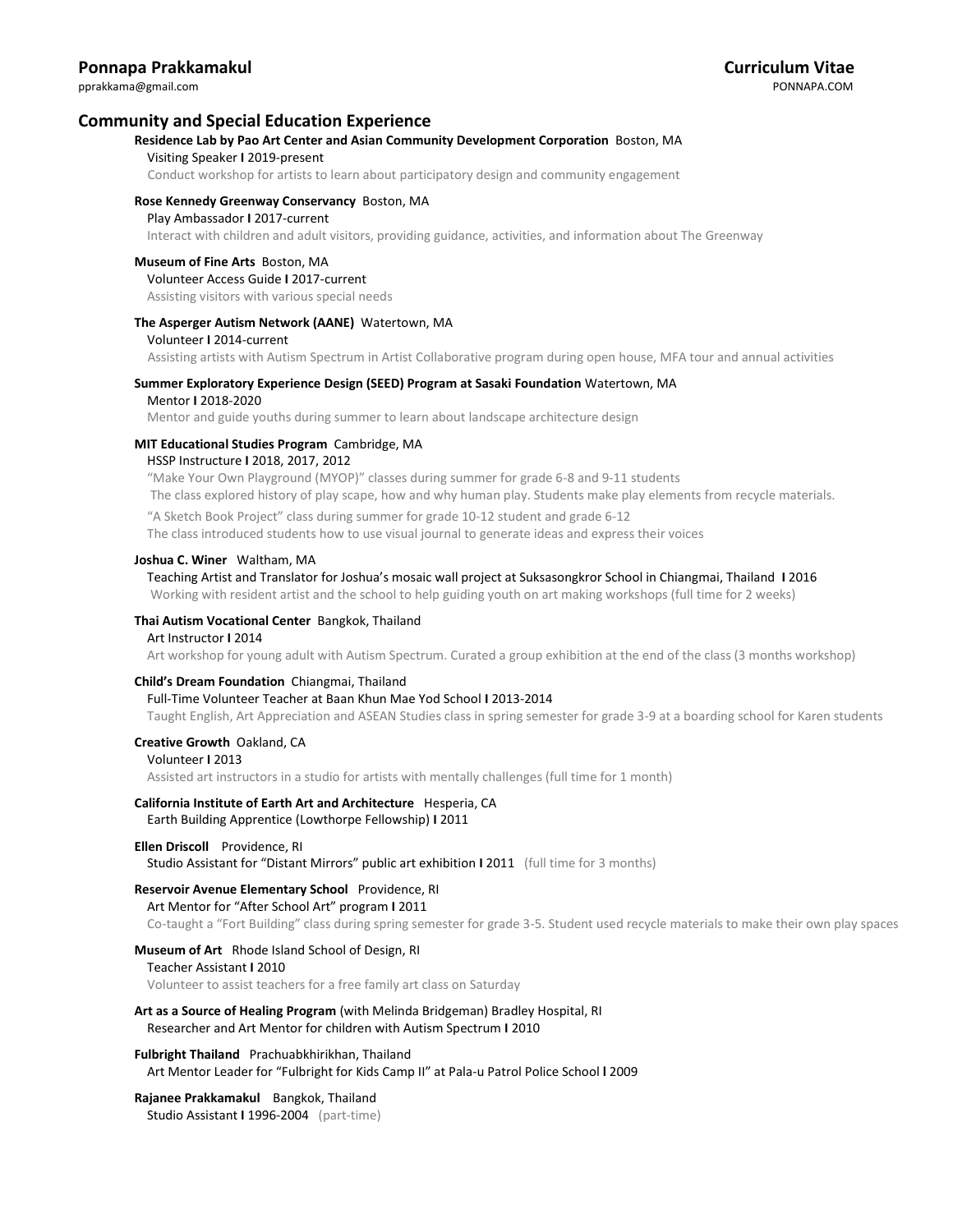## **Affiliation**

Kingston Gallery, Boston MA Painting Center, New York City, NY American Society of Landscape Architecture (ASLA)

## **Landscape Architecture Professional and Teaching Experience**

#### **Sasaki** Watertown, MA

 Associate, Registered Landscape Architect **l** 2011- current (sabbatical 2013-2014) Awarded *"Strategic-Creative Energy"* **I** 2015 Awarded *"Innovative Play Scape"* research grant with Kate Tooke **I** 2015

### **University of New Mexico,** Albuquerque, NM

Visiting Speaker

Temporary Public Art Installation **I** 2022

### **Louisiana State University** Baton Rouge, LA

#### Guest Critic

Landscape Architecture Graduate Studio Studio Review taught by Robyn Reed **I** 2021 Portfolio Review for Professional Practice Class taught by Kathleen Bogaski **I** 2021 Landscape Architecture Graduate Studio Mid-Review taught by Robyn Reed **I** 2020 Landscape Architecture Graduate Studio Final Review taught by Robyn Reed **I** 2020

### Visiting Speaker

Visual Representation Workshop for Landscape Architecture Studio taught by Robyn Reed **I** 2022 Visual Representation Workshop for LSU ASLA Student Chapter **I** 2021

## **Rhode Island School of Design** Providence, RI

#### Guest Critic

Graduate Student Representation Class II taught by Elaine Stokes and Julian Osorio **I** 2020 Planning and Cultural Geography Class taught by Nadine Gerdts **I** 2019 Hybrid Drawing Studio taught by Andrew Hartness **I** 2019 Design Portfolio Review **I** 2019 MLA Portfolio Review **I** 2017 Hybrid Drawing Studio taught by Andrew Hartness **I** 2017 Urban System Studio taught by Robyn Reed and Tao Zhang **I** 2016 Design Principal Studio taught by Adam Anderson **I** 2015 Constructed Ground Studio taught by Adrian Flores **I** 2015 Urban System Studio taught by Elizabeth Dean Hermann **I** 2013 Advanced Architectural Studio taught by Silvia Acosta **I** 2013 Design Principles Studio taught by Elizabeth Dean Hermann **I** 2012 Hybrid Drawing Studio taught by Andrew Hartness **I** 2012

#### Visiting Speaker

 Lowthorpe Fellowship Lecture **I** 2012 Frameworks : the Art and Ethics of International Engagement **I** 2012 Career Service **I** 2011

#### Teaching Assistant

 Landscape Architecture Foundation Study taught by George Harvey **I** 2011 Urban System Studio taught by Takuma Ono **I** 2011 Landscape Digital Representation class taught by Takuma Ono **I** 2010

#### **Boston Architectural College** Boston, MA

#### Guest Critic

Architectural Studio taught by Elaine Stokes and Justin Kollar **I** 2020 Architectural Studio taught by Poshan Chang and Yoojee Koh **I** 2019 Architectural Studio taught by Garine Boghossian and Ali Khodor **I** 2018 Architectural Studio taught by Jerolim Mladinov **I** 2018 Urban Design and Infrastructure Network taught by Allen Pennyman and Chanwoo Kim **I** 2017 Architectural Studio taught by Jerolim Mladinov and Chris Hardy **I** 2017

### Visiting Speaker

"Hybrid Drawing" **I** 2018

"Learn Through Play: A lesson learned from a post occupancy evaluation of the Smale riverfront park" **I** 2018